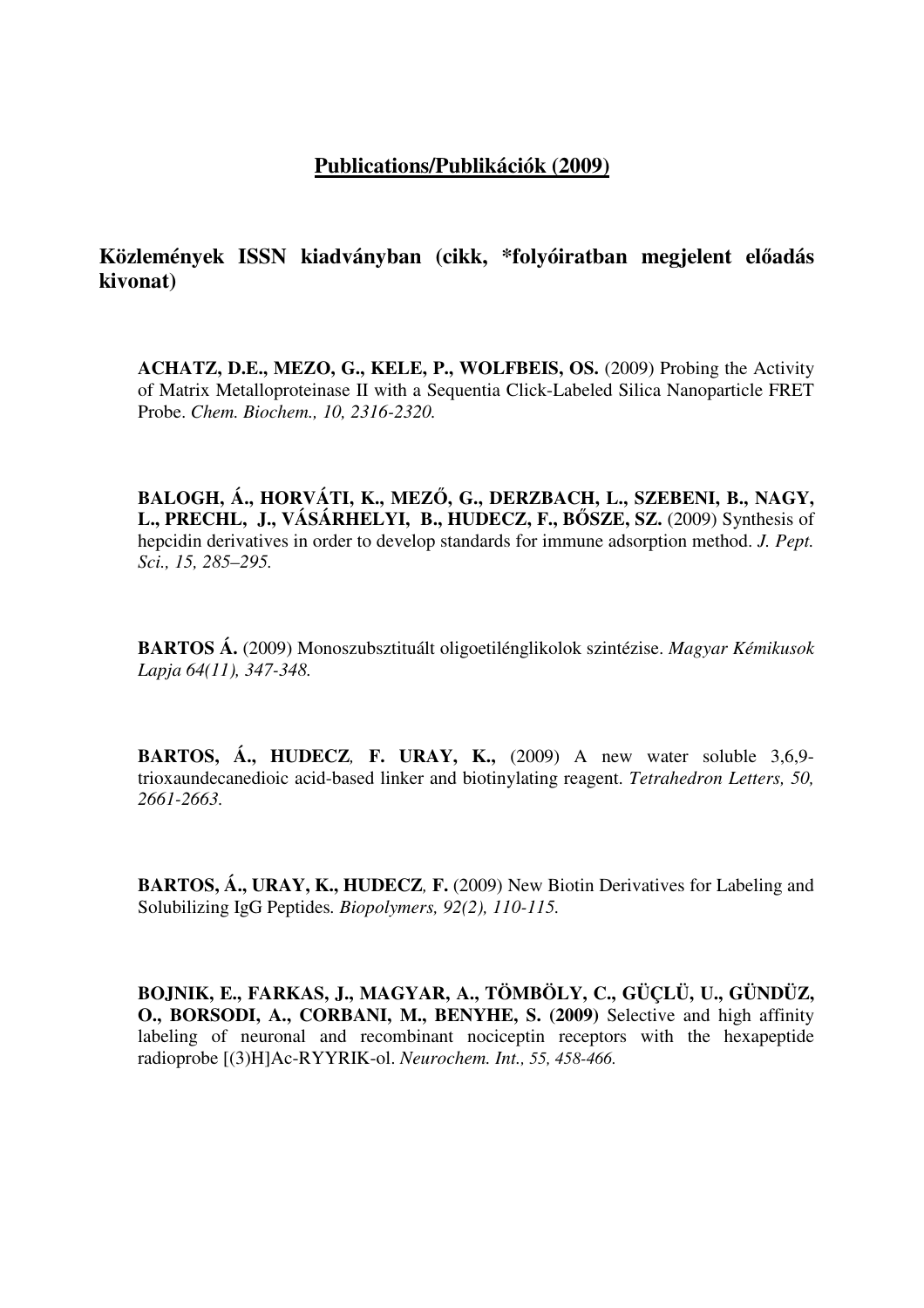**BOJNIK, E., MAGYAR, A., TÓTH, G., BAJUSZ, S., BORSODI, A., BENYHE S.**  (2009) Binding studies of novel, non-mammalian enkephalins, structures predicted from frog and lungfish brain cDNA sequences. *Neuroscience, 158(2), 867-874.* 

**\*B**Ő**SZE SZ.** (2009) Biokonjugátumok versus Mycobacterium tuberculosis. *Biokémia 23, 4* 

**\*BUZÁS, E., TOKATLY, I., PASZTOI, M., NAGY, G., BOSZE, SZ., HORVATI, K., JELINEK, I., POZSONYI, E., RAJCZY, K., LASZLO, V., HOLUB, M.,**  PALLINGER, E., PAP, E., GLANT, T., FALUS, A. (2009) Citrullination breaks tolerance to a shared epitope-containing aggrecan t-cell epitope. *Ann. Rheum. Diseases, 68(1) A2.*

**DROCHIOIU, G., MANEA, M., DRAGUSANU, M., MURARIU, M., DRAGAN, E.S., PETRE, B.A., MEZO, G., PRZYBYLSKI, M.** (2009) Interaction of β-amyloid(1- 40) peptide with pairs of metal ions: An electrospray ion trap mass spectrometric model study. *Biophys. Chem. 144, 9–20.*

**HORVÁTI, K., MEZ**Ő**, G., SZABÓ, N., HUDECZ, F., B**Ő**SZE, SZ.** (2009) Peptide conjugates of therapeutically used antitubercular isoniazid – design, synthesis and antimycobacterial effect. *J. Pept. Sci., 15: 385–391.*

**\*IOBAGIU, C., MAGYAR, A., NOGUEIRA, L., JAKAB, A., SEBBAG, M., HUDECZ, F., SERRE, G.** (2009) Anti-citrullinated protein autoantibodies have a very restricted diversity of recognition of citrullinated fibrin: they target only three immunodominant epitopes. *Ann. Rheum. Diseases, 68(1) A1.*

**JAKAB, A., SCHLOSSER, G., FEIJLBRIEF, M., WELLING-WESTER, S., MANEA, M., VILA-PERELLO, M., ANDREU, D., HUDECZ, F., MEZ**Ő**, G.** (2009) Synthesis and Antibody Recognition of Cyclic Epitope Peptides, Together with Their Dimer and Conjugated Derivatives Based on Residues 9-22 of Herpes Simplex Virus Type 1 Glycoprotein D. *Bioconjugate Chem., 20 (4), 683-692.*

**\*KAPUVÁRI B., VINCZE B., TEJEDA M., GAÁL D., SCHULZ Á., MANEA M. ORBÁN E., SZABÓ I., CSUKA O., MEZ**Ő **G.** (2009) Célzott terápiára alkalmas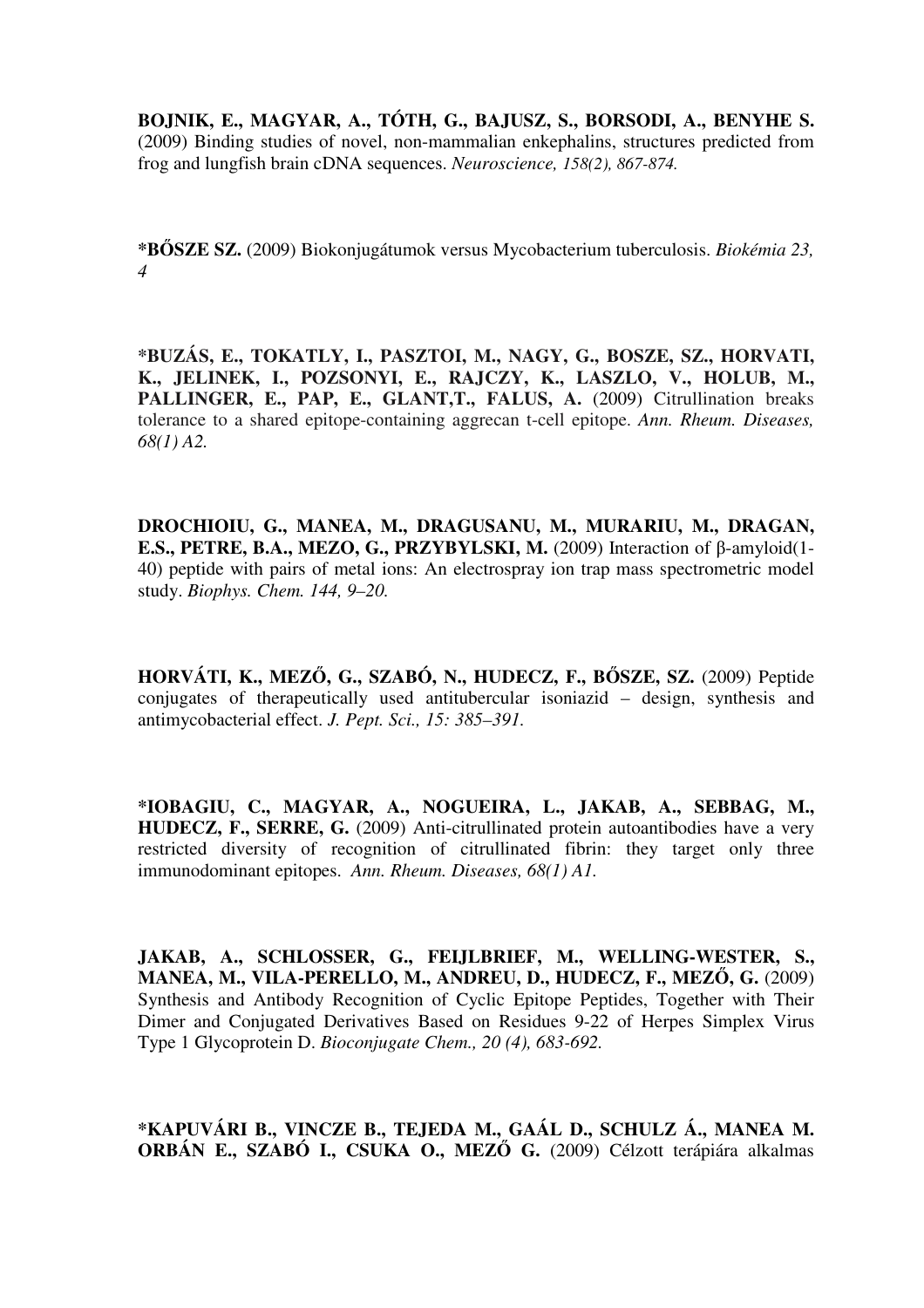daunorubicin-gonadotropin releasing hormone analog konjugátumok szintézise és antitumor aktivitásának vizsgálata. *Magyar Onkológia 53 (S), 55.*

**KELE, P., MEZ**Ő**, G., ACHATZ, D., WOLFBEIS, O.S.** (2009) Dual Labeling of Biomolecules by Using Click Chemistry: A Sequential Approach. *Angew. Chem. Int. Ed., 48, 344 –347.*

**MEZ**Ő **G.** (2009) A "mágikus golyó" keresése: tumorellenes hatóanyagok irányított célba juttatása. *Magyar Kémikusok Lapja 64(11), 347-348.*

**MEZ**Ő**, M., MANEA, M**. (2009) Luteinizing hormone-releasing hormone antagonists.

*Exp. Opin. Therap. Patents 19(12), 1771-1785.*

**MEZ**Ő**, G., ORBÁN, E., SZABÓ, I., HEGEDÜS R., B**Ő**SZE, SZ., TEJEDA, M., GAÁL, D., KAPUVÁRI, B., MANEA, M.** (2009) GnRH based drug delivery systems for targeted tumor therapy. *Collection Symphosium Series, 11, 72-76.*

**MIKLÁN, ZS., ORBÁN, E., CSÍK, G., SCHLOSSER, G., MAGYAR, A., HUDECZ, F.** (2009)Daunomycin–Oligoarginine Conjugates: Synthesis, Characterization, nd Effect on Human Leukemia and Human Hepatoma Cells New Daunomycin–Oligoarginine Conjugates: Synthesis, Characterization, and Effect on Human Leukemia and Human Hepatoma Cells. *Biopolymers (Peptide Science), 92(6), 489-501.*

**\*ORBÁN E., MIKLÁN ZS., BÁNÓCZI Z., HUDECZ F.** (2009) Új pemetrexed-peptid konjugátumok szintézise, jellemzése és citosztatikus hatása NCI-H358 és HL-60 tumorsejteken. *Magyar Onkológia 53 (S), 83.*

**\*SARMAY, G., SZARKA, E., NEER, ZS., MAGYAR, A., HUDECZ, F., GERGELY, G., NAGY, GY., PAZAR, B., BROZIK, M., POOR, GY.** (2009) Identification of syntetic citrullinated peptides applicable for the early diagnosis of rheumatoid arthritis. *Ann. Rheum. Diseases, 68(1), A15.*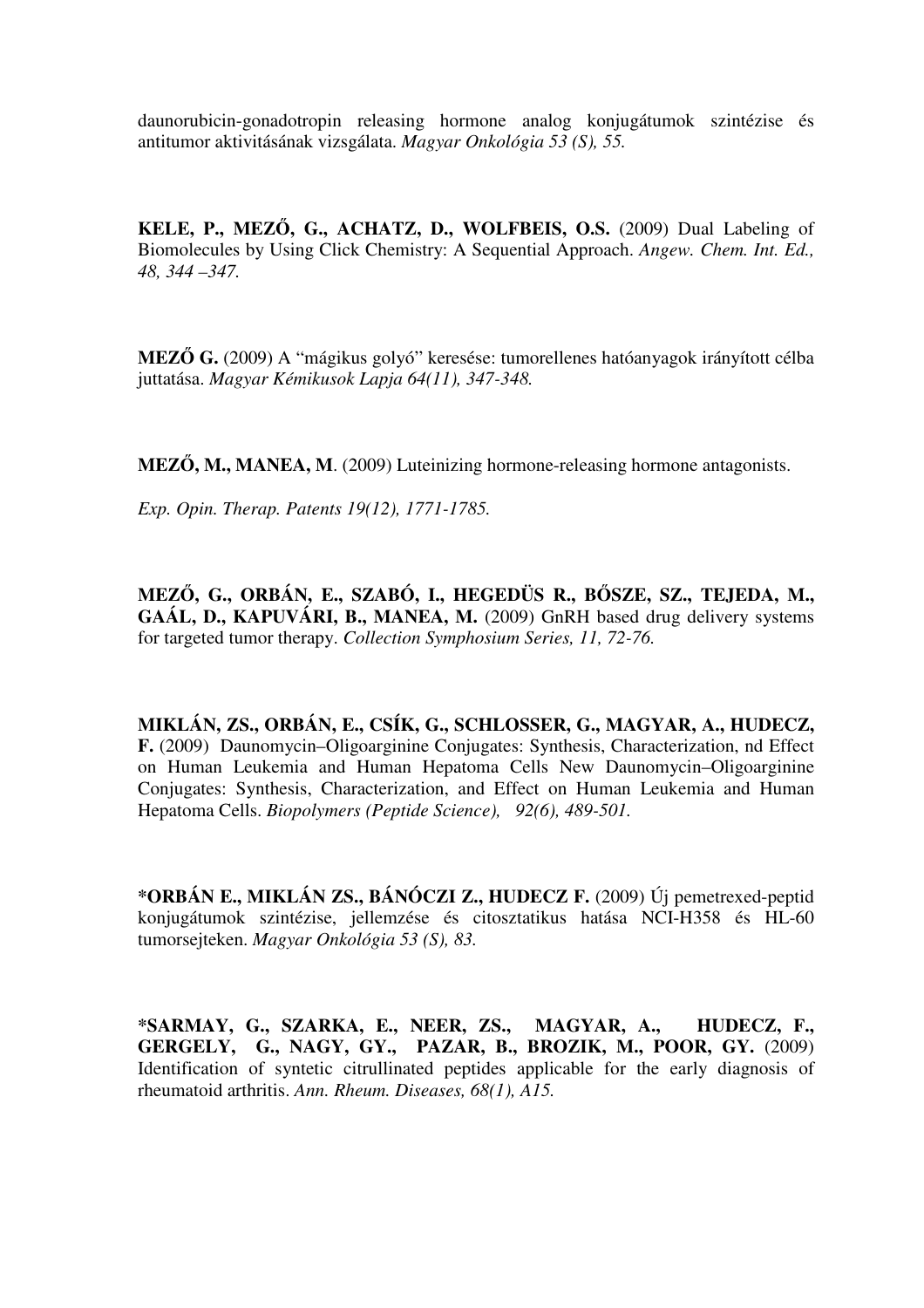**SCHLOSSER, G., JAKAB, A., POCSFALVI, G., VÉKEY, K., HUDECZ1, F., MEZ**Ő**, G.** (2009) Matrix/analyte ratio influencing polymer molecular weight distribution in matrix-assisted laser desorption ionization time-of-flight mass spectrometry *Rapid Commun. Mass Spectrom., 23, 1249–1254.*

**SZABÓ, I., MANEA, M., ORBÁN, E., CSÁMPAI, A., B**Ő**SZE, SZ., SZABÓ, R., TEJEDA, M., GAÁL, D., KAPUVÁRI, B., PRZYBYLSKI, M., HUDECZ, F., MEZ**Ő**, G.** (2009) Development of an Oxime Bond Containing Daunorubicin-Gonadotropin-Releasing Hormone-III Conjugate as a Potential Anticancer Drug. *Bioconjugate Chem., 20 (4), 656-665.*

**TOKE, O., BÁNÓCZI, Z., TÁRKÁNYI, G., FRIEDRICH, P., HUDECZ, F.** (2009) Folding transitions in calpain activator peptides studied by solution NMR spectroscopy*. J. Pept. Sci., 15(6), 404-10.*

## **El**ő**adások, poszterek nemzetközi vagy hazai konferencián**

**BABOS, F., BOJNIK, E., BENYHE, S., MAGYAR, A**. (2009) Binding studies of novel, non-mammalian enkephalins. *Hungarian-Austrian-Czech-German-Greek-Italian-Polish-Slovak-Slovenian, Joint Meeting on Medicinal Chemistry, Budapest, Hungary*, *24- 27 June 2009*

**BACSA B., HORVÁTI K., B**Ő**SZE SZ., ANDREAE F., KAPPE C.O.** (2009) Microwave-Assisted Solid-Phase Peptide Synthesis- A Comparison of Conventional and Microwave Heating Technology. *ZING Microwave and Flow Chemistry Conference, St. Johns, Antigua*

**BACSA B., HORVÁTI K., B**Ő**SZE SZ., ANDREAE F., KAPPE C.O.** (2009) Microwave-Assisted Solid-Phase Peptide Synthesis. *MAOPS 2009 Microwave-Assisted Organic and Peptide Synthesis, La Grande Motte, France*

**BAI K.B., LÁNG O., ORBÁN E., K**Ő**HIDAI L., MEZ**Ő **G.** (2009) Tuftsin based chemotactic drug delivery. *42nd Annual Conference of the German Society for Mass Spectrometry, Konstanz, Germany*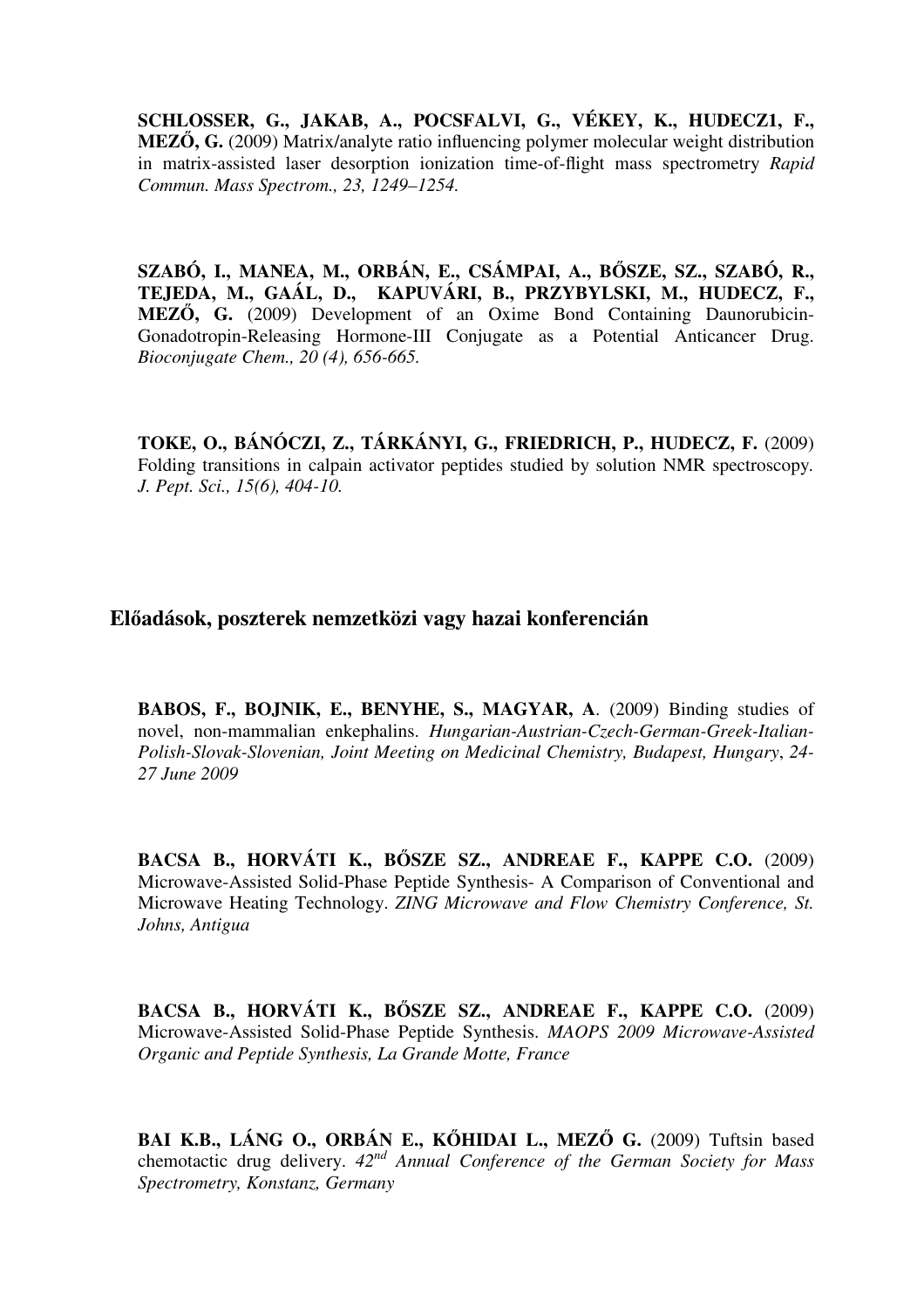**BOJNIK E., BABOS F., FISCHETTI C., MAGYAR A., BORSODI A., BAJUSZ S., CALO'G., BENYHE S.** (2009) Comparative biochemical and pharmacological characterization of a novel, NOP receptor selective hexapeptide, Ac-RYYRIR-ol. *Stress, Drug Addiction and Eating Disorders, PENS–BLACKWELL SUMMER SCHOOL, Dubrovnik, Croatia*

**BOJNIK E., BABOS F., FISCHETTI C., MAGYAR A., BORSODI A., BAJUSZ S., CALO' G., BENYHE S.** (2009) Arginine (Arg6) replacement in the NOP receptor partial agonist Ac-RYYRIK-ol results in equipotent hexapeptide ligand. *Neuropeptide Festival, Joint Meeting of the European Neuropeptide Club and the Summer Neuropeptide Conference, Salzburg, Austria*

**B**Ő**SZE SZ**. (2009) Biokonjugátumok versus Mycobacterium tuberculosis. *A Magyar Biokémiai Egyesület 2009. évi Vándorgy*ű*lése, Budapest*, *Magyarország, 2009. augusztus 23-26.*

**BUZÁS, E., TOKATLY, I., PASZTOI,M., NAGY, G., BOSZE, SZ., HORVATI, K., JELINEK, I., POZSONYI, E., RAJCZY, K., LASZLO, V., HOLUB, M.,**  PALLINGER, E., PAP, E., GLANT, T., FALUS, A. (2009) Citrullination breaks tolerance to a shared epitope-containing aggrecan T-cell epitope. *EWRR, 29th European Workshop for Rheumatology Research, Warsaw, Poland*

**HILL, K., PÉNZES, CS., SCHÖLLER, D., HUDECZ, F., HORVÁTI, K., B**Ő**SZE, SZ., KESZTHELYI, T., KISS, É.** (2009) Interaction of antitubercular drug candidates with lipid monolayer studied by SFG, tensiometry and AFM. *Hungarian-Austrian-Czech-German-Greek-Italian-Polish-Slovak-Slovenian, Joint Meeting on Medicinal Chemistry, Budapest, Hungary, 24-27 June 2009*

**HORVÁTI, K., GIDEON, H.P., SZABÓ, G., T., WILKINSON, K., BUZÁS, E., B**Ő**SZE, SZ.** (2009) Mycobacteriális Rv2654 fehérje epitóp szerkezetének feltérképezése. *Magyar Immunológiai Társaság Ifjúsági Kongresszusa, Harkány, Magyarország, 2009. október 29-30.*

**HORVÁTI, K., MEZ**Ő**, G., SZABÓ, N., GROLMUSZ, V., HUDECZ, F., B**Ő**SZE, SZ.** (2009) Synthesis and *in vitro* evaluation of antitubercular drug - peptide conjugates. *Peptides Europe, Berlin, Németország, 2009. szeptember 29-30.*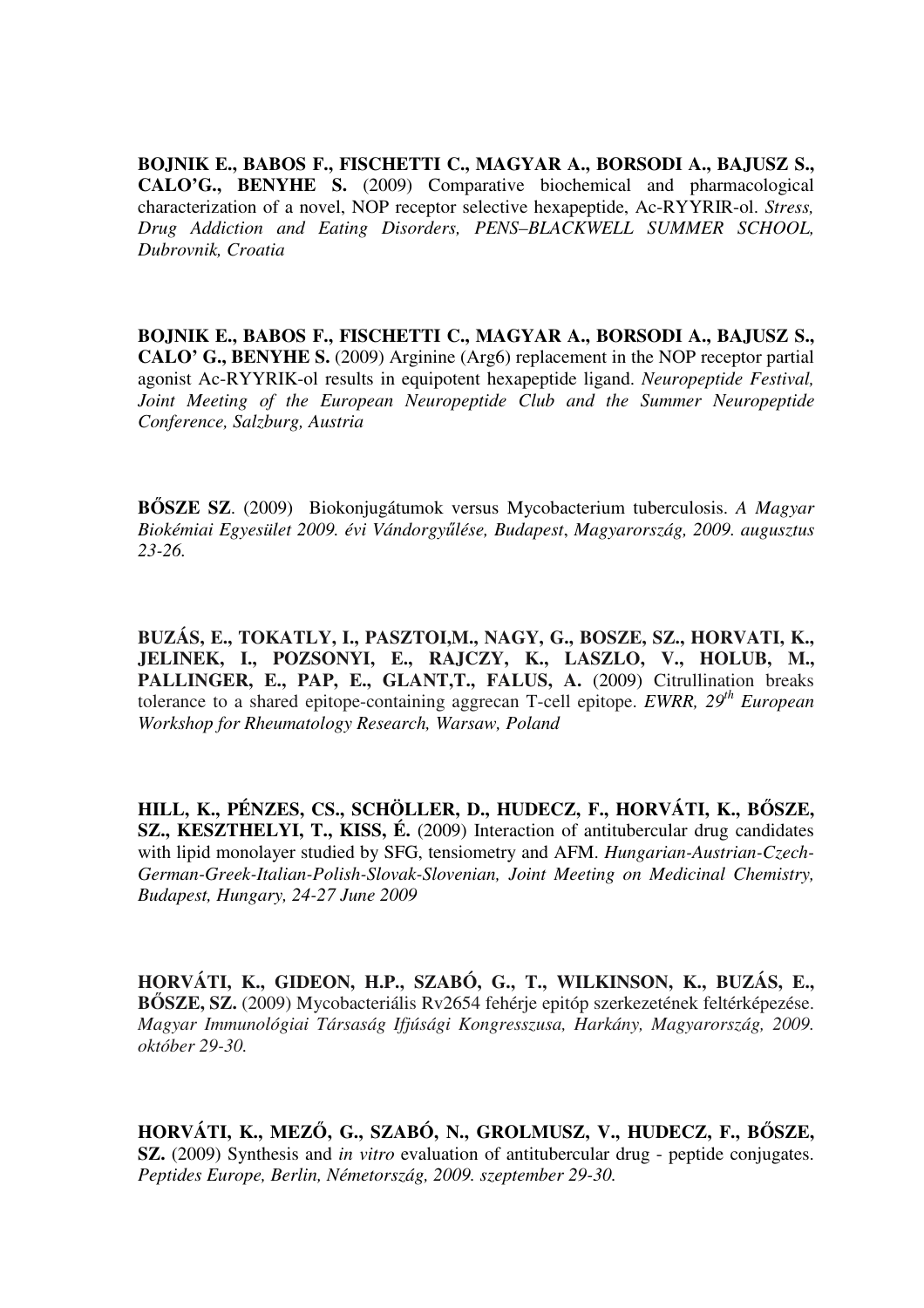**HORVÁTI, K., MEZ**Ő**, G., SZABÓ, N., GROMLUSZ, V., HUDECZ, F., B**Ő**SZE, SZ.** (2009) Peptide conjugates of new *in silico* identified drug candidates – synthesis and antimicrobial evaluation. *Hungarian-Austrian-Czech-German-Greek-Italian-Polish-Slovak-Slovenian, Joint Meeting on Medicinal Chemistry, Budapest, Hungary*, *24-27 June 2009*

**HUDECZ, F**. (2009) Peptide epitopes for immunodiagnosis/therapy: synthesis and applications. *Hungarian-Austrian-Czech-German-Greek-Italian-Polish-Slovak-Slovenian, Joint Meeting on Medicinal Chemistry, Budapest, Hungary, 24-27 June 2009* 

**IOBAGIU, C., MAGYAR, A., NOGUEIRA, L., JAKAB, A., SEBBAG, M., HUDECZ, F., SERRE, G.** (2009) Anti-citrullinated protein autoantibodies have a very restricted diversity of recognition of citrullinated fibrin: they target only three immunodominant epitopes. *EWRR*, 29<sup>th</sup> European Workshop for Rheumatology Research, *Warsaw, Poland*

**KAPUVÁRI B., VINCZE B., TEJEDA M., GAÁL D., SCHULZ Á., MANEA M. ORBÁN E., SZABÓ I., CSUKA O., MEZ**Ő **G.** (2009) Célzott terápiára alkalmas daunorubicin-gonadotropin releasing hormone analog konjugátumok szintézise és antitumor aktivitásának vizsgálata. *A Magyar Onkológusok Társaságának XXVIII. Kongresszusa, Budapest, Magyarország*

**MANEA M., KULI**Ć **Ž., ORBÁN E., PRZYBYLSKI M., MEZ**Ő **G.** (2009) Mass spectrometric analysis of drug release from daunorubicin-gonadotropin releasing hormone-III bioconjugates. *42nd Annual Conference of the German Society for Mass Spectrometry, Konstanz, Germany*

**MANEA M., SZABÓ I., ORBÁN E., TEJEDA M., KAPUVÁRI B., KULI**Ć **Ž., ÖHLSCHLÄGER P., REICHARDT W., GAÁL D., MEZ**Ő **G.** (2009) Tumor targeting with gonadotropin-releasing hormone derivatives. *First World Conference on Physicochemical Methods in Drug Discovery and Development, Rovinj, Croatia*

**MANEA M., SZABÓ I., TEJEDA M., KAPUVÁRI B., ÖHLSCHLÄGER P., REICHARDT W., GAÁL D., MEZ**Ő **G.** (2009) Synthesis and in vivo antitumor effect of an oxime bond linked daunorubicin-gonadotropin releasing hormone-III bioconjugate. *9 th German Peptide Symposium, Göttingen, Germany*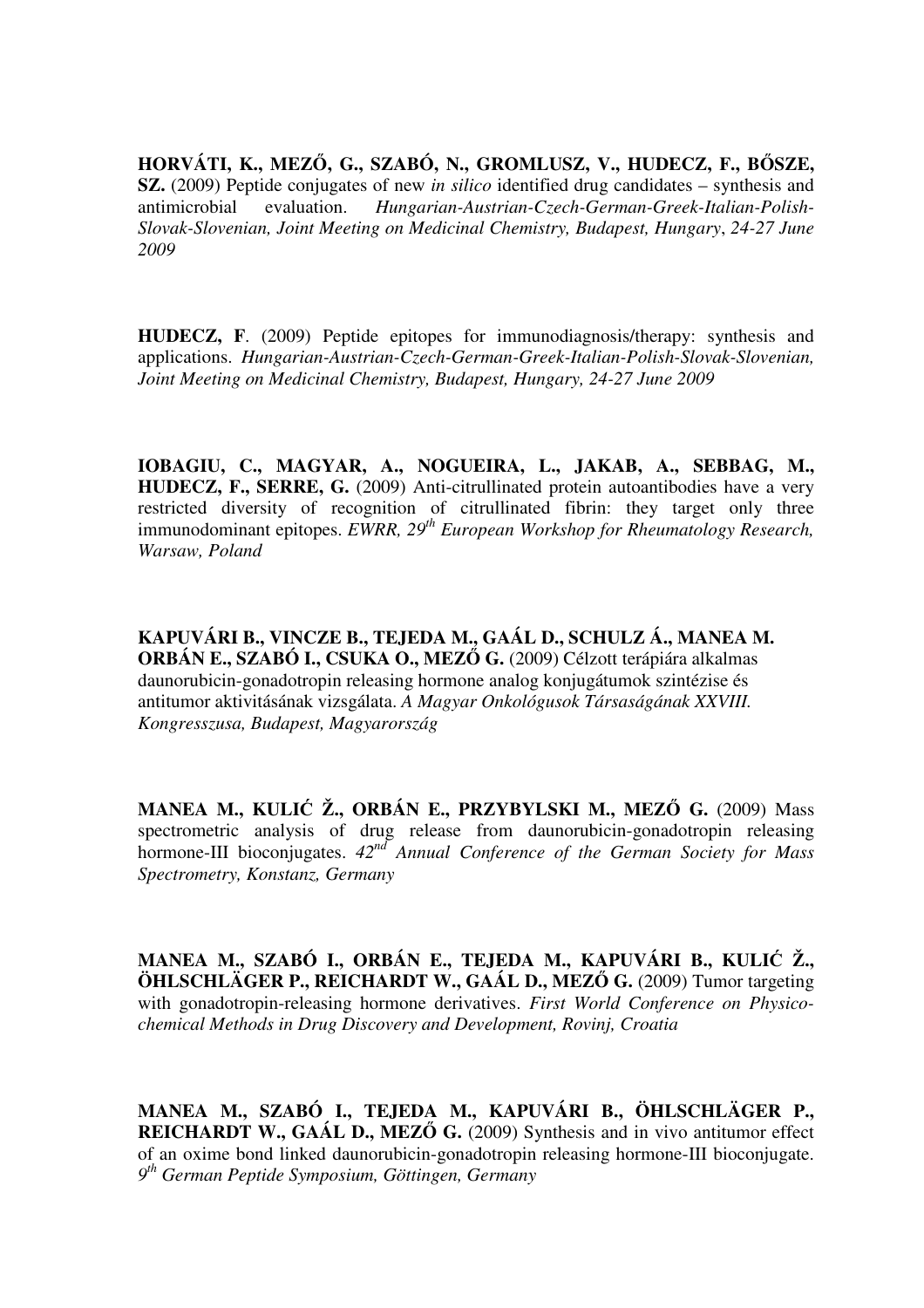**MEZ**Ő **G.** (2009) Peptide-bioconjugates: Lead structures for vaccine development. *Twenty Years Analytical Chemistry & Mass Spectrometry in Konstanz, Konstanz, Germany*

**MEZ**Ő **G., CSÁMPAI A., KAPUVÁRI B., ORBÁN E., SZABÓ I., RADNAI L., MANEA M.** (2009) Synthesis, structural and biochemical characterization of oxime bond containing anticancer drug delivery systems. *First World Conference on Physico-chemical Methods in Drug Discovery and Development, Rovinj, Croatia*

**MEZ**Ő **G. ORBÁN E., SZABÓ I., HEGEDÜS R., B**Ő**SZE S., TEJEDA M., KAPUVÁRI B., GAÁL D., MANEA M.** (2009) GnRH based drug delivery systems for targeted tumor therapy. *Biologically Active Peptides XI, Prague, Czech Republic*

**MEZŐ G., ORBÁN E., SZABÓ I., HEGEDÜS R., MANEA M.** (2009) Synthesis and *in vitro* antitumor activity of anthracycline-GnRH derivative conjugates. 9<sup>th</sup> German *Peptide Symposium, Göttingen, Germany*

**MISJÁK P., HOLUB M., B**Ő**SZE SZILVIA, HORVÁTI KATA, SZAKÁCS FERENC, PÁSZTÓI MÁRIA, NAGY GYÖRGY, GYÖRGY BENCE, PÁLÓCZY KRISZTINA, FALUS ANDRÁS, BUZÁS, E.:**, A citrullináció hatása az antigenspecifikus T sejt válaszra, *Magyar Immunológiai Társaság Ifjúsági Kongresszusa, Harkány, Magyarország, 2009. október 29-30.*

**ORBÁN E., MIKLÁN ZS., BÁNÓCZI Z., HUDECZ F**. (2009) Új pemetrexed-peptid konjugátumok szintézise, jellemzése és citosztatikus hatása NCI-H358 és HL-60 tumorsejteken. *Magyar Onkológusok Társaságának XXVIII. Kongresszusa a Magyar Gerincgyógyászati Társaság részvételével, Budapest*

**SARMAY, G., SZARKA, E., NEER, ZS., MAGYAR, A., HUDECZ, F., GERGELY, G., NAGY, GY., PAZAR, GY., BROZIK, M., POOR, GY.** (2009) Identification of syntetic citrullinated peptides applicable for the early diagnosis of rheumatoid arthritis. *EWRR, 29th European Workshop for Rheumatology Research, Warsaw, Poland, poszter*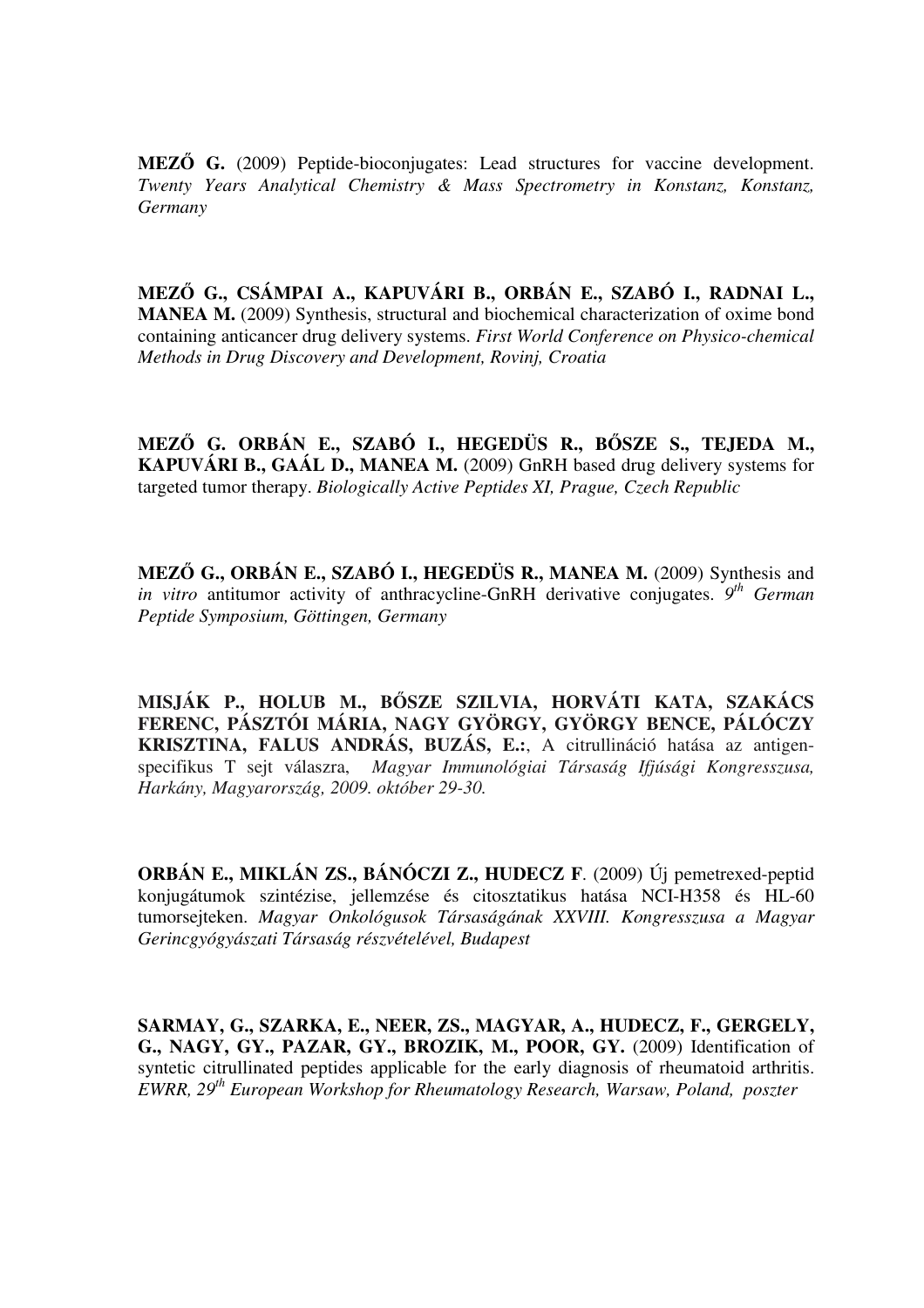**STAVRAKOUDIS, A., TSOULOS, I.G., HUDECZ, F., URAY, K**. (2009) Homology modeling and molecular dynamics simulations of the SAPDTRPAP peptide bound in the H-2K<sup>b</sup> HLA class I molecule.  $10^{th}$  Medicinal Chemistry Conference, Patras, Greece, *March 2009*

**SZABADOS, H., HORVÁTI, K., MEZ**Ő**, G., SZABÓ, N., HUDECZ, F., B**Ő**SZE, SZ. (2009**) Synthesis and antitubercular effect of isoniazid containing branched chain polypeptide with poly-L-lysine backbone. *Hungarian-Austrian-Czech-German-Greek-Italian-Polish-Slovak-Slovenian, Joint Meeting on Medicinal Chemistry, Budapest, Hungary, June 24-27, 2009*

**SZABÓ, R., BÁNÓCZI, Z., MEZ**Ő**, G., ORBÁN, E., LÁNG, O., K**Ő**HIDAI, L., HUDECZ, F**. (2009) Daunomycin-polypeptide conjugates with antitumour activity. *3 rd Intracellular Delivery of Therapeutic Molecules: From Bench to Bedside, Montpellier, France , 31 August – 2 September 2009*

**SZABÓ, R., ZSOLDOS-MÁDY, V., REMÉNYI, J., SOHÁR, P., HUDECZ, F. (2009)** In vitro antitumour effect of ferrocenyl chalcones on HL-60 human leukaemia cell line. *Hungarian-Austrian-Czech-German-Greek-Italian-Polish-Slovak-Slovenian, Joint Meeting on Medicinal Chemistry, Budapest, Hungary, 24-27 June 2009*

 **SZARKA E., NEER ZS., ÁDORI M., MAGYAR A., HUDECZ F., BRÓZIK M., GERGELY PÉTER, PAZÁR BORBÁLA, POÓR GYULA , NAGY GYÖRGY, SÁRMAY GABRIELLA** (2009) A rheumatoid arthritis korai diagnosztizálásában alkalmazható szintetikus citrullinált peptidek azonosítása**.** *Magyar Immunológiai Társaság Ifjúsági Kongresszusa, Harkány, Magyraország, 2009. október 29-30.*

**URAY K., MIZUNO M., MAJER Z., INAZU T., HUDECZ F.** (2009) Effect of epitope modification on the secondary structure and antibody binding of a MUC2 epitope peptide. *20th Polish Peptide Symposium, Władysławowo, Poland*

## **Hazai munkabizottsági ülésen, intézményben**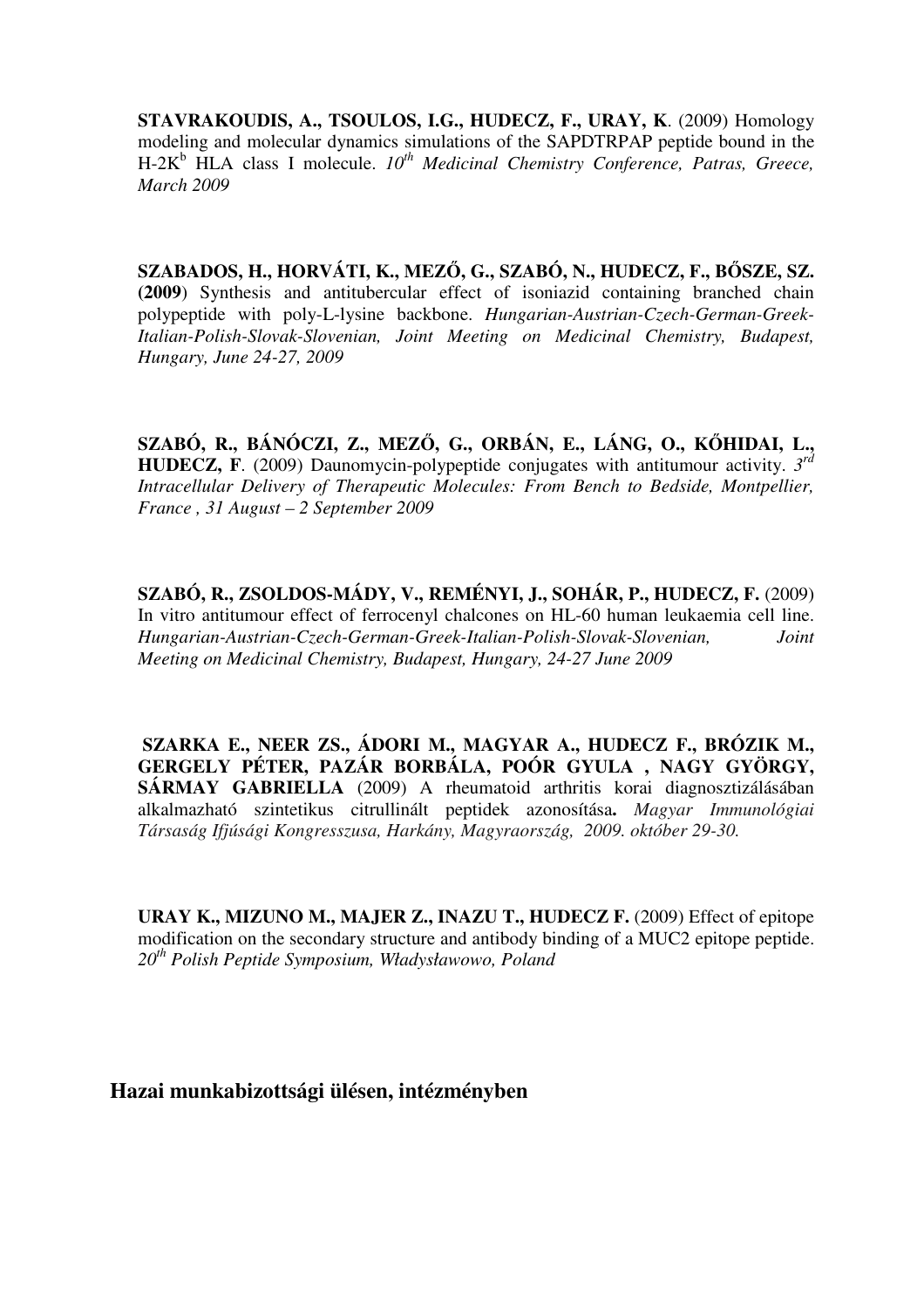**BAI, K.B., LAJKÓ, E., LÁNG, O., K**Ő**HIDAI, L., MEZ**Ő**, G.** (2009) Irányított, daunomicint tartalmazó konjugátumok szintézise és *in vitro* biológiai vizsgálata. *MTA Peptidkémiai Munkabizottság tudományos ülése, Balatonszemes, Magyarország*

**BAI, K.B., LAJKÓ, E., LÁNG, O., K**Ő**HIDAI, L., MEZ**Ő**, G.** (2009) Daunomicint tartalmazó Tp20 konjugátumok biológiai vizsgálata. *Kemotaxis 2009 Workshop, Budapest, Magyarország*

BÁNÓCZI, Z., FARKAS, A., FRIEDRICH, P., HUDECZ, F. (2009) Kalpain inhibitorok szintézise és vizsgálata. *MTA Peptidkémiai Munkabizottság tudományos ülése, Balatonszemes, Magyarország*

**BÁNÓCZI, Z., KIRÁLY, P., HUDECZ, F., T**Ő**KE, O.** (2009) Antimikrobiális peptidek hatásmechanizmusának vizsgálata szilárd- és oldatfázisú NMR spektroszkópiával. *MTA Kémiai Kutatóközpont. Kutatóközponti Tudományos Napok. Budapest, Magyarország, 2009, november 24-26.* 

**BARTOS Á.** (2009) Monoszubsztituált oligoetilénglikolok szintézise. *Bruckner-termi el*ő*adás, Budapest, Magyarország, el*ő*adás*

**BOJNIK E, BABOS F, MAGYAR A, BORSODI A, BENYHE S.** (2009) Biochemical diversity of various non-mammalian enkephalins: receptor binding and G-protein activation studies. *MTA Peptidkémiai Munkabizottság tudományos ülése, Balatonszemes, Magyarország*

**BOJNIK, E., BABOS, F., MAGYAR, A., BORSODI, A., BENYHE, S.** (2009) Phylogenetic variability in proenkephalin- and prodynorphyn-derived opioid peptides: an illustration of chemical biodiversity. *STRAUB-NAPOK, SzBK, Szeged, Magyarország* 

**HORVÁTI K, MEZ**Ő **G, SZABÓ N, HUDECZ F, B**Ő**SZE SZ.** (2009) Jedlik Ányos program, TB\_INTER projekt: *In silico* azonosított antituberkulotikus hatású vegyületek és származékaik *in vitro* funkcionális aktivitása. *MTA Peptidkémiai Munkabizottság tudományos ülése, Balatonszemes, Magyarország*

**HORVÁTI K, MEZ**Ő **G, WILKINSON K, PRIYADARSHINI GIDEON H, HUDECZ F, B**Ő**SZE SZ.** (2009) Új peptidantigének a *Mycobacterium tuberculosis* fertőzés korai kimutatására. *MTA Peptidkémiai Munkabizottság tudományos ülése, Balatonszemes, Magyarország*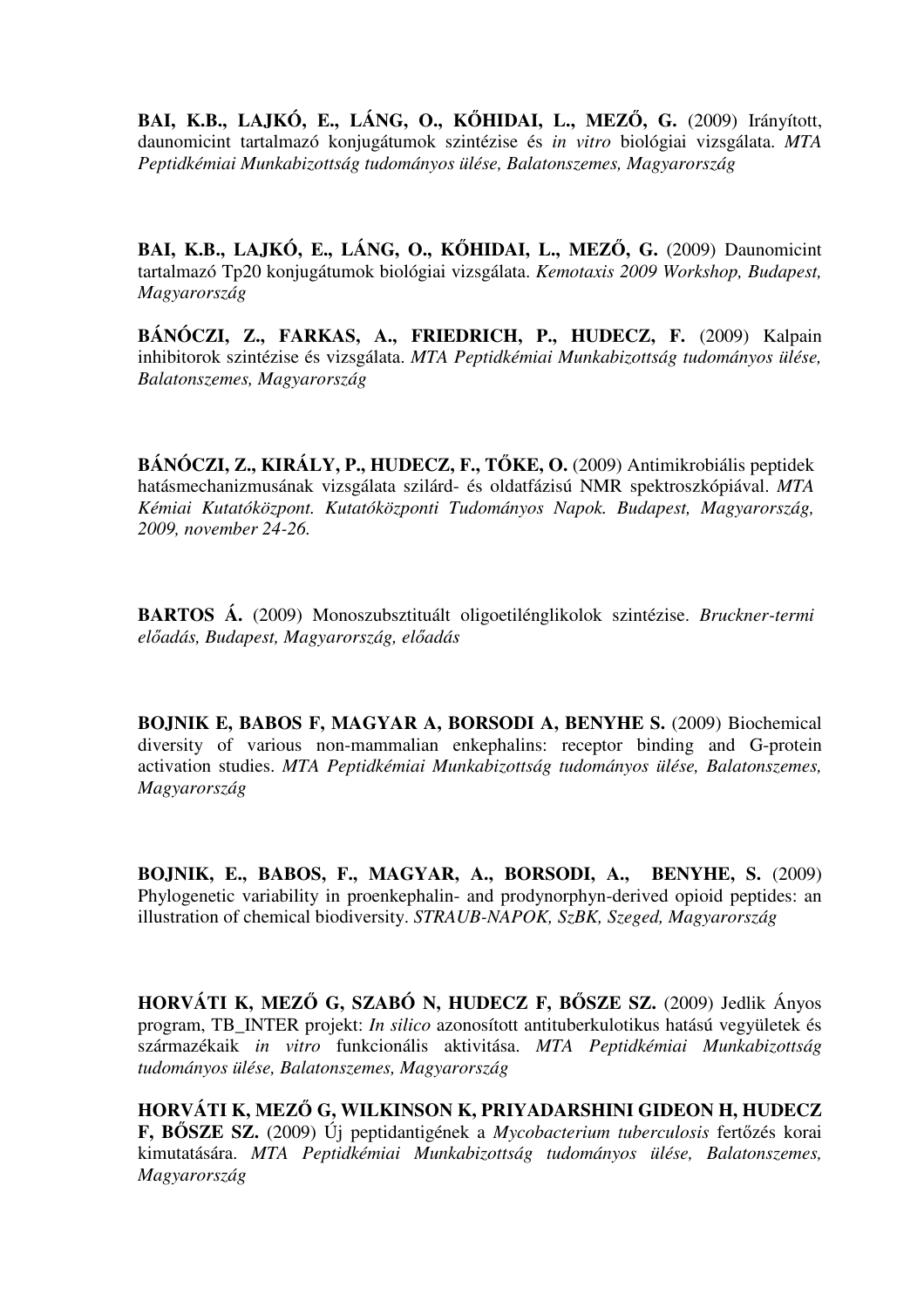**HUDECZ F.** (2009) Drug targeting by peptide bioconjugates. *University of Basel, Basel, Switzerland, 26 November 2009.*

**HUDECZ F.** (2009) Peptide bioconjugates. *Piramal Life Sciences Ltd., Mumbai, India, 29 October 2009.*

**KAPUVÁRI B, VINCZE B, SZABÓ I, TÓTH G, HEGEDÜS R, CSUKA O, MANEA M, MEZ**Ő **G.** (2009) Új eredmények a GnRH származékok kutatásában. *MTA Peptidkémiai Munkabizottság tudományos ülése, Balatonszemes, Magyarország*

**KISS É, HILL K, PÉNZES CS, SCHNÖLLER D, B**Ő**SZE SZ, HORVÁTI K, HUDECZ F, KESZTHELYI T.** (2009) Potenciális antituberkulotikumok kölcsönhatása lipid monoréteggel. *MTA Peptidkémiai Munkabizottság tudományos ülése, Balatonszemes, Magyarország*

**K**Ő**HIDAI ZS, MÁTYÁS CS, BAI KB, MEZ**Ő **G, LÁNG O, K**Ő**HIDAI L.** (2009) Kemotaktikus drug targeting konjugátumok összehasonlító vizsgálata csillós egysejtű és monocita modell-sejteken. MTA *Peptidkémiai Munkabizottság tudományos ülése, Balatonszemes, Magyarország*

**LAJKÓ E, SZABÓ I, MEZ**Ő **G, K**Ő**HIDAI L.** (2009) GnRH-III alapú konjugátumok kemotaktikus és adhéziót befolyásoló hatásának összehasonlító elemzése. *MTA Peptidkémiai Munkabizottság tudományos ülése, Balatonszemes, Magyarország*

**LÁNG O, BAI KB, FÖLDES A, VARGA G, MEZ**Ő **G, K**Ő**HIDAI L.** (2009) Epithel sejtek adhéziójának és migrációjának impedancia alapú vizsgálata – Tuftsin konjugátumok sejttípus függő hatásai. *MTA Peptidkémiai Munkabizottság tudományos ülése, Balatonszemes, Magyarország*

**LÁNG O, SÁFÁR O, BAI KB, MEZ**Ő **G, VARGA G, K**Ő**HIDAI L.** (2009) Parotis sejtvonalak összehasonlító vizsgálata impedancia-alapú technikákkal. *Kemotaxis 2009 Workshop, Budapest, Magyarország*

**MÁTYÁS CS, K**Ő**HIDAI ZS, BAI KB, MEZ**Ő **G, LÁNG O.** (2009) Tuftsin alapú CDT molekulák vizsgálata. *Kemotaxis 2009 Workshop, Budapest, Magyarország*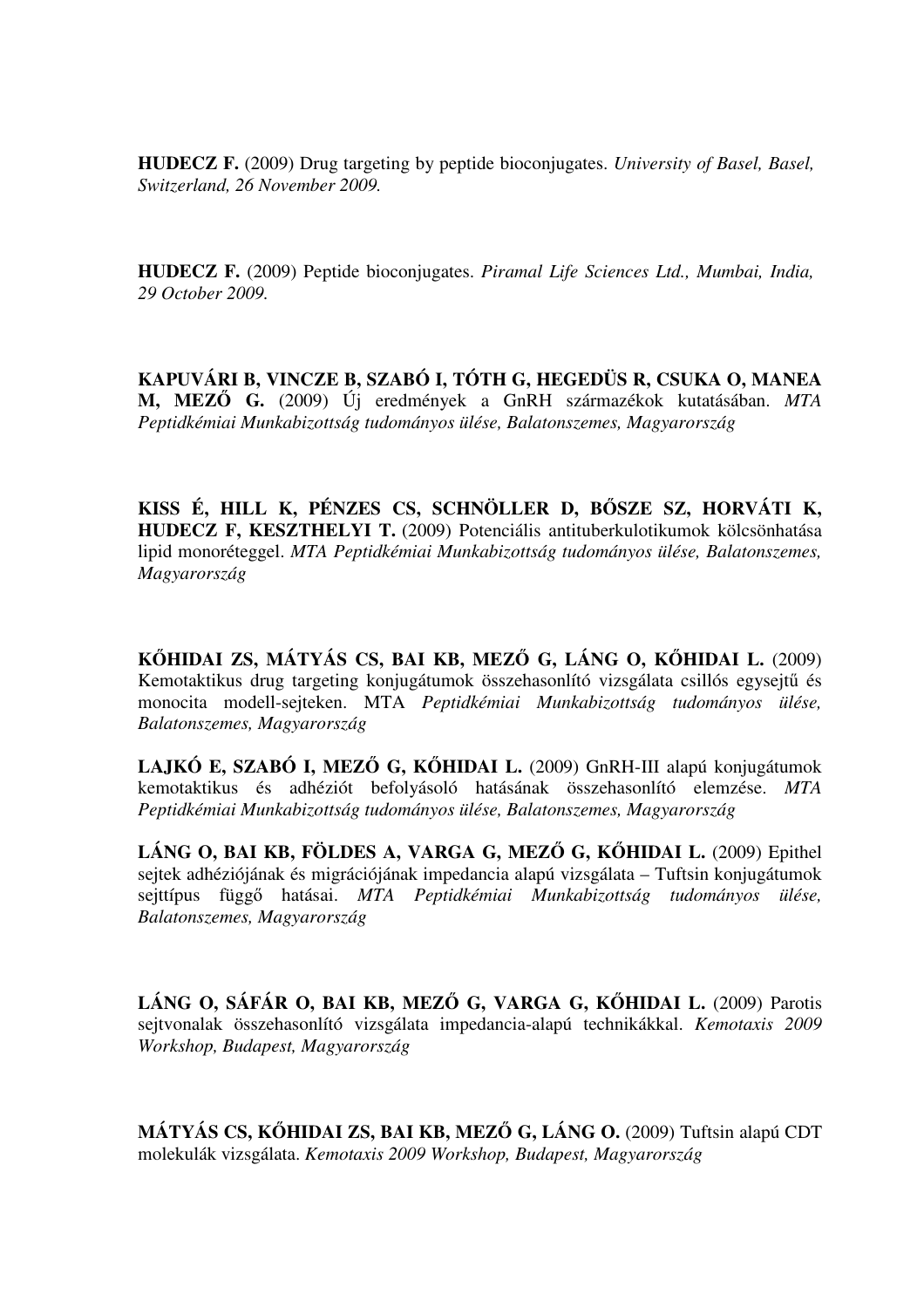**MEZŐ G.** (2009) A "mágikus golyó" keresése: tumorellenes hatóanyagok irányított célba juttatása. *Bruckner-termi el*ő*adás, Budapest, Magyarország, el*ő*adás*

**MEZ**Ő **G, ORBÁN E, SZABÓ I, HEGEDÜS R, B**Ő**SZE SZ, KAPUVÁRI B, TEJEDA M, GAÁL D, MANEA M.** (2009) Új GnRH-antraciklin konjugátumok kifejlesztése az irányított tumor terápia céljára. *MTA Peptidkémiai Munkabizottság tudományos ülése, Balatonszemes, Magyarország*

**MEZ**Ő **G, ORBÁN E, HEGEDÜS R, KAPUVÁRI B, VINCZE B, CSUKA O, MANEA M.** (2009) Új, ígéretes GnRH analógok szintézise és vizsgálata. *Kemotaxis 2009 Workshop, Budapest, Magyarország*

 **MEZ**Ő **G.** (2009) Tuftsin derivatives as carriers for the preparation of drug delivery systems and synthetic peptide based vaccines. *University of Konstanz, Konstanz, Germany, 15 May 2009*

**SÁRMAY G, SZARKA E, NEER ZS, ÁDORI M, BABOS F, BARTOS Á, MAGYAR A, HUDECZ F, BRÓZIK M, GERGELY P, PAZÁR B, POÓR GY.** (2009) Citrullinált peptidek összehasonlító vizsgálata: a rheumatoid arthritis diagnosztizálására alkalmas új módszer. *MTA Peptidkémiai Munkabizottság tudományos ülése, Balatonszemes, Magyarország*

**SZABÓ I, BUDAI M, MEZ**Ő **G.** (2009) GnRH-III dimerek liposzómába zárása. *MTA Peptidkémiai Munkabizottság tudományos ülése, Balatonszemes, Magyarország*

**SZABÓ I, BUDAI M, MEZ**Ő **G.** (2009) GnRH-III dimerek liposzómába zárása. *Kemotaxis 2009 Workshop, Budapest, Magyarország*

**SZABÓ R, BÁNÓCZI Z, MEZ**Ő **G, HUDECZ F.** (2009) Polipeptid hordozót és oligoarginint tartalmazó daunomicin konjugátum hatása egér makrofágokra és humán leukémia sejtekre. *MTA Peptidkémiai Munkabizottság tudományos ülése, Balatonszemes, Magyarország*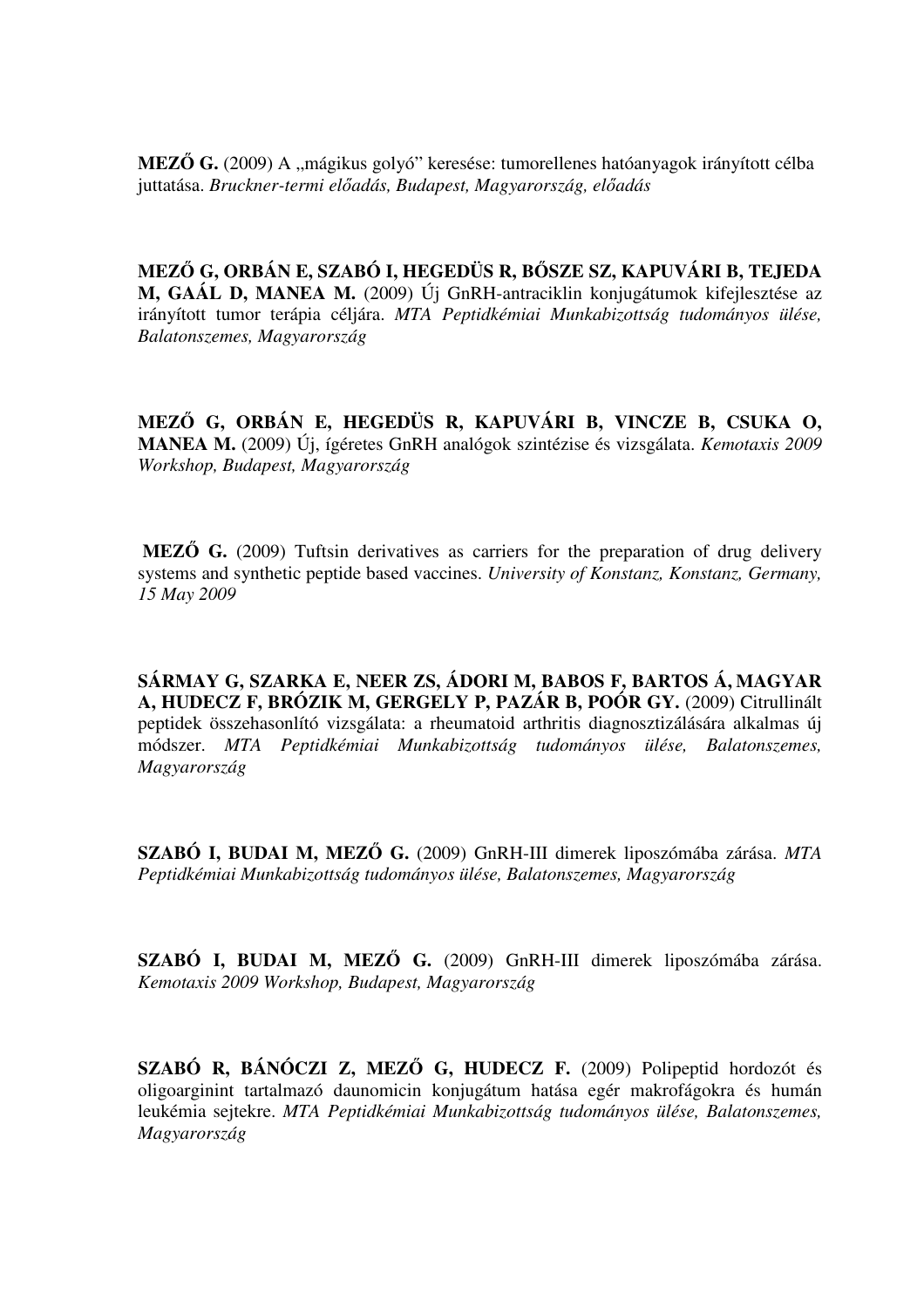**SZABÓ R, BÁNÓCZI Z, MEZ**Ő **G, HUDECZ F.** (2009) Daunomicin-polipeptid konjugátumok hatása egér csontvelői eredetű makrofágokra. *Kemotaxis 2009 Workshop, Budapest, Magyarország*